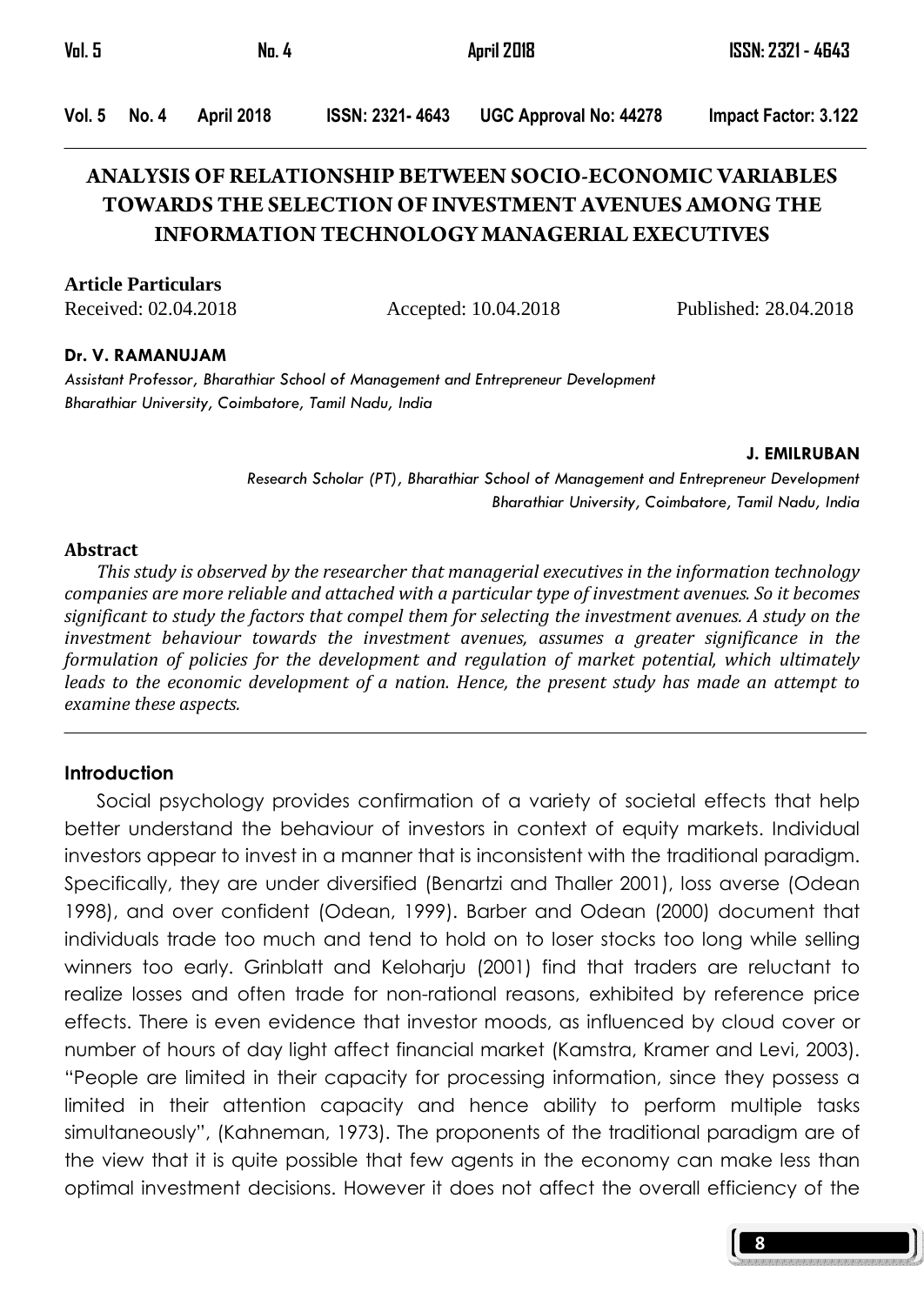#### Shanlax International Journal of Management

market as long as marginal investors, that is "the investor, who is making the specific investment decision at hand, is rational', exist in the market. Milton Friedman, one of the greatest economists of the time raised the point that these are the rational investors who set the asset prices in the market. But his argument has been criticized as some fundamental problems have been found regarding it. Critics are of the view that, even if the prices of different assets are set only by 'rational investors', still studying the practices of individual investors is of main interest. Recent market trends imply increased participation by individual investors in the investment process. As financial markets become more 'peopled', their behaviour, actions, reactions and perceptions have a continuous impact on the stock prices that cannot be explained by traditional models. The behavioural quirks observed in individual investors do manifest themselves on a much larger scale in the overall stock market in the form of pricing anomalies and unexplainable movements in stock prices. Not only market do not behave neatly as dictated by the traditional market theories, but also there is strong evidence in the field of psychology and financial research that individual decision makers do not behave in accordance with the tenets of expected utility while making decision under uncertainty (Machina, 1982).

 Most of the financial decisions are made under situations with high degree of uncertainty and complexity. Often we have to choose between many alternatives, with many possible uncertain outcomes and probabilities, while many other (previous) decision situations need to be considered as well. In such situations the 'homoeconomics' acts if it performs comprehensive search of all relevant alternatives and examines all possible consequences by linking the current decision with other decisions in order to select the best possible choice. However, psychological work suggests that people are not able to behave in such a way in many situations. People are limited in their abilities and capabilities to solve especially complex problems (Conlisk, 1996). To deal with such problems people generally adopt simplifying rules-of-thumb, or heuristics, that may result in behaviour that is not fully rational (Gabaix and Laibson, 2000).

#### Theoretical Evidence on Behavioural Biases

Research in psychology has documented a range of decision-making behaviours called biases. These biases can affect all types of decision-making, but have particular implications in relation to money and investing. The biases relate to how we process information to reach decisions and the preferences we have. The biases tend to sit deep within our psyche and may serve us well in certain circumstances. However, in investment they may lead us to unhelpful or even hurtful decisions. As a fundamental part of human nature, these biases affect all types of investors, both professional and private. However, if we understand them and their effects, we may be able to reduce their influence and learn to work around them.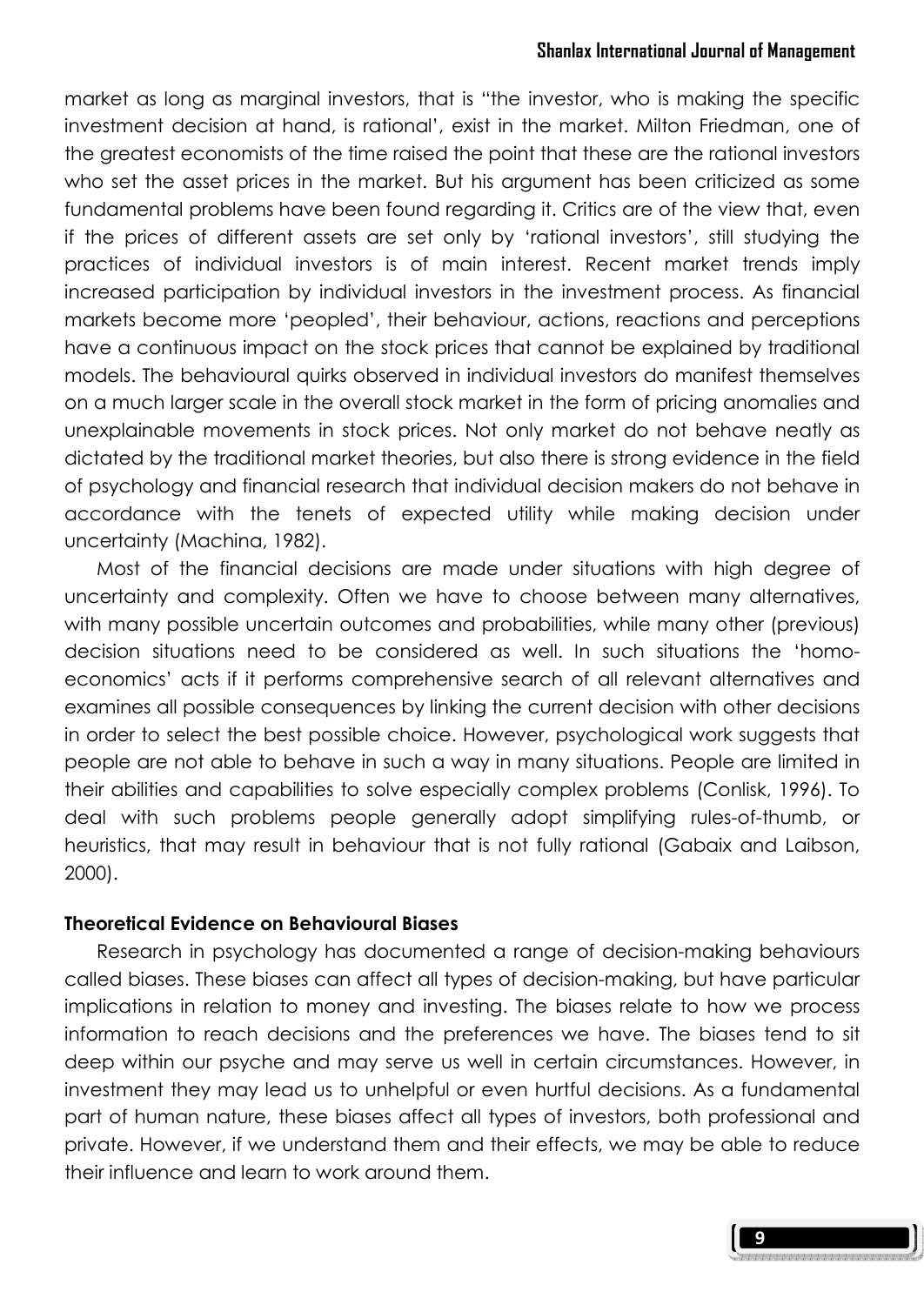10

 Apparently, many investors have the tendency to believe that he or she perceives better than others (Shiller, 1998) and also that they think of themselves to be above average and this basically results in over-confidence and an excessive trade activity that can affect the stock prices. An influential and worth mentioning research on the trading behaviour of the individual investors has been conducted by Barber and Odean, who obtained the record of the trade activity of some 35,000 investors, who had managed their accounts at a discount brokerage. The authors (Barber and Odean 1999) argued that investors were found to be involved in excessive trading because of their behavioural trait of over-confidence and that ultimately resulted in diminished returns. Shiller (1990) has highlighted the significance of the role of conversation in diffusion of admired ideas in context of financial markets. Shiller and Pound (1989) surveyed individual investors and observed that most of the investors are attracted towards some particular stock as a result of interpersonal communication. Oberlechner and Hocking (2004) examined the information sources, news and rumours in the foreign exchange market and derived an exciting result that the information pace is rated high, on a scale of importance, as compared to trustworthiness of the source and the precision of information.

 Huberman and DeMiguel (2006) argue that 'familiarity breeds investment' and the familiarity bias is more observed in terms of investing in domestic stocks. Empirical studies reveal that individuals are found to have more distrustful expectations about foreign stocks as compared to local stocks. "In international financial markets, investors tend to hold domestic assets instead of diversifying across countries, a puzzle known as home bias" (French and Poterba, 1991). Research also confirms that firms have a propensity to float their stocks in countries where investors are more known with the listed firms and closer culture match (e.g religious and genetic similarities). Individuals usually favour those investments that are familiar to them, and that have geographical and linguistic proximity (Familiarity, Local or Home Bias), (Huberman 2001).

#### Scope and Need for the Study

In today's scenario there has been a major change i.e. economic prosperity all over. The entire world is talking about the robust growth rates in this part of the world. Higher income levels and booming stock markets have led to more and more numbers of high net worth investors (HNIs). This means the availability of huge investible surplus. The investors with higher risk appetite want to experiment and try new and exotic products in the name of diversification. It may get vary based on their profile, namely age, income, material possession, level of education, gender, experience and so on. The investment behaviour (both male and female) may vary from one to another. One may prefer low risk while another may prefer high risks. One may seek advice of experts to invest while another may invest by their own.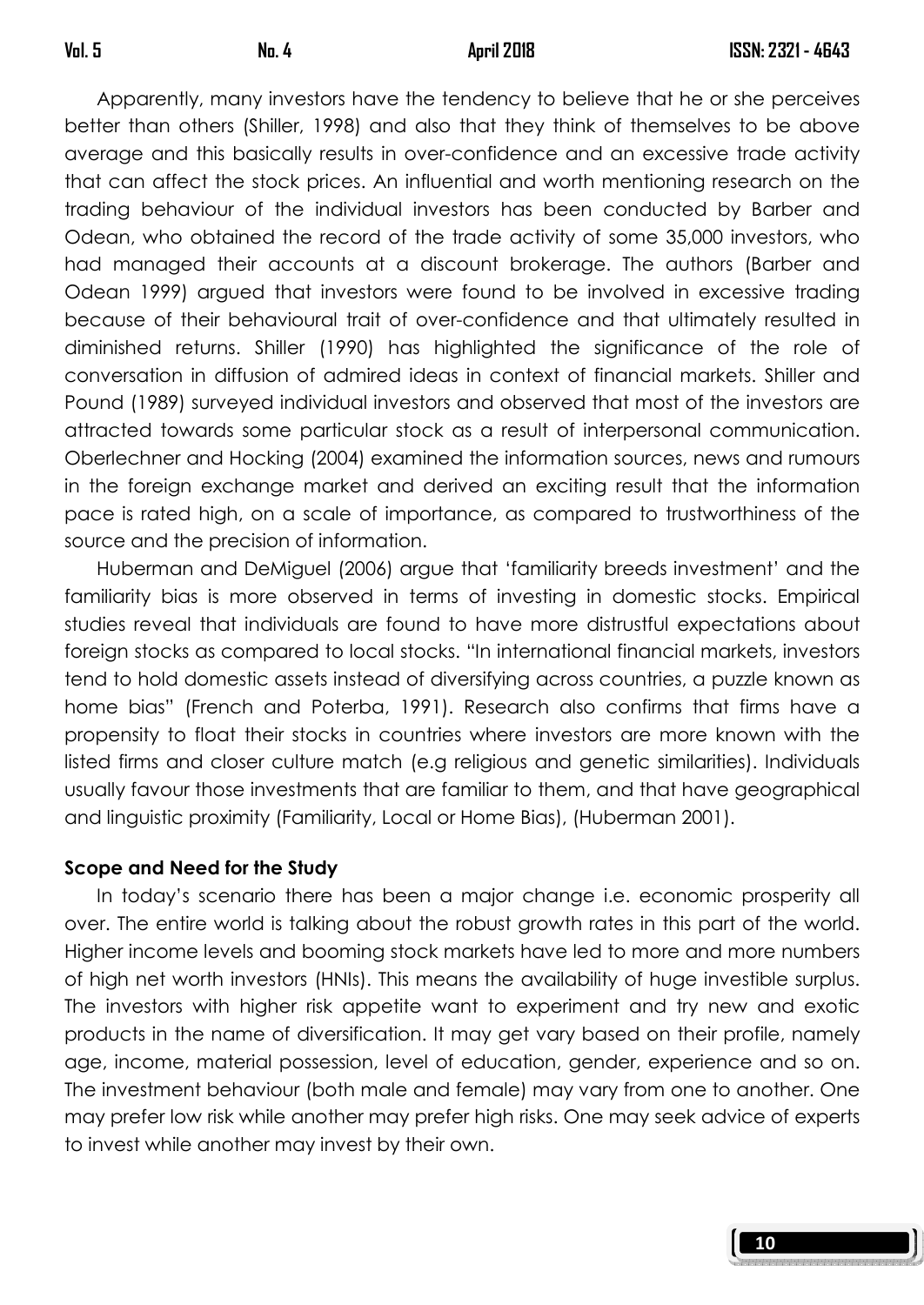#### Shanlax International Journal of Management

 The investment behaviour, investment information, sources of investment, investment knowledge, investment risk attitude, investment decision and investment choices may get vary among (both male and female). The IT managerial executives are willing to ride on safer and consistent income yielding which is mainly for tax-saving and for wealth creation or for their future expense purposes. Their investment decision and choices of investment is highly influenced by their life-style, social factors, and knowledge towards investment and also by their environment basis. It is essential to study how the information technology managerial executives make their investment avenues towards their investment in order to develop their investment behaviour. It is observed by the researcher that managerial executives in the information technology companies are more reliable and attached with a particular type of investment avenues. So it becomes significant to study the factors that compel them for selecting the investment avenues. A study on the investment behaviour towards the investment avenues, assumes a greater significance in the formulation of policies for the development and regulation of market potential, which ultimately leads to the economic development of a nation. Hence, the present study has made an attempt to examine these aspects.

#### Objectives of the Study

1. To analyze the influence of the demographic and socio-economic factors on the investment behaviour and selection of investment avenues of the information technology managerial executives

#### Hypotheses Framed for the Study

 Once the important variables are identified and their relationships are established through logical reasoning according to the theoretical framework, the next step is to test whether the relationships that have been theorized holds true or not. For testing these relationships scientifically through appropriate statistical analysis and the following hypotheses were framed for the study. The hypotheses were also developed based on the research questions raised and the objectives of the study.

- 1. There is no significant difference between gender, marital status, job experience and income level and Investment behaviour of IT managerial executives.
- 2. There is no significant association between gender, marital status, job experience and income level and selection of investment avenues of IT managerial executives.

#### Research Methodology

 It is the key aspect which governs the outcome of the study. It encompasses and directs the researcher to conduct the study in a systematic process which ensures and facilitates the accuracy of the outcome. Research methodology deals with definition of the research problem, research design, methods of data collection, sampling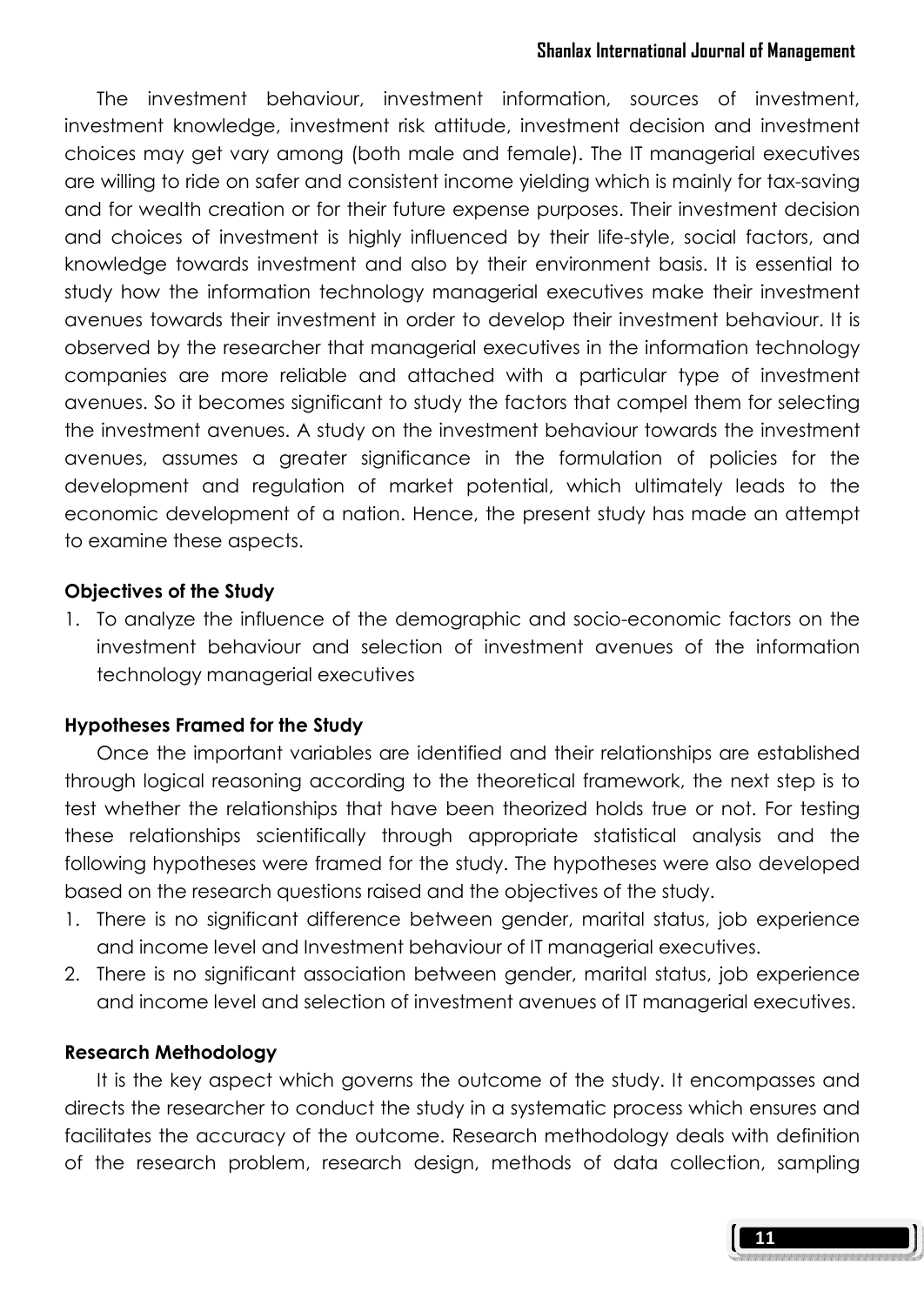| Val. 5 | No. 4 | <b>April 2018</b> |
|--------|-------|-------------------|
|--------|-------|-------------------|

design, research instruments used, statistical tools employed and interpretation of survey data.

### Primary Data

For the present study primary data were collected for analysis from the IT managerial executives in Coimbatore city. The details regarding the IT companies were obtained from the Company registry body and NASSCOM websites.

### Secondary Data

 Secondary data were collected from different sources like books, journals, magazines, NASSCOM reports, reports released by the IT companies and various eresources like ebscohost, inflib net, etc. Details regarding the IT companies were obtained from the book records of Company registry body.

### Sample Size

 The sample size refers to the numbers of elements to be included in the study. Determining the sample size is complex and involves several qualitative and quantitative considerations. The sample size determination for the current is derived through Krejcie and Morgan (1970) formula. The total sample estimated through the Krejcie and Morgan formula was 312.

### Limitations of the Study

The study is based on the primary data collected from the sample respondents by the survey method. The data were collected from the IT managerial executives on personal basis. The current study focuses only on the investment behaviour towards the investment avenues of the IT managerial executives. However, efforts have been made to minimize the recall errors and make the study definite and systematic as far as possible. Hence, the findings of the study may be considered appropriate.

# Analysis of Association of Demographic and Socio-Economic Variables towards the Selection of Investment Avenues

 The selection of investment avenues may be associated with the demographic and socio-economic variables among the information technology managerial executives. The association between the demographic and socio-economic variables among the managerial executives and the selection of the investment avenues has been examined with the help of Chi square. It has been considered that to what extent the age factor, gender, marital status, graduation level, and income are associated towards the selection of investment avenues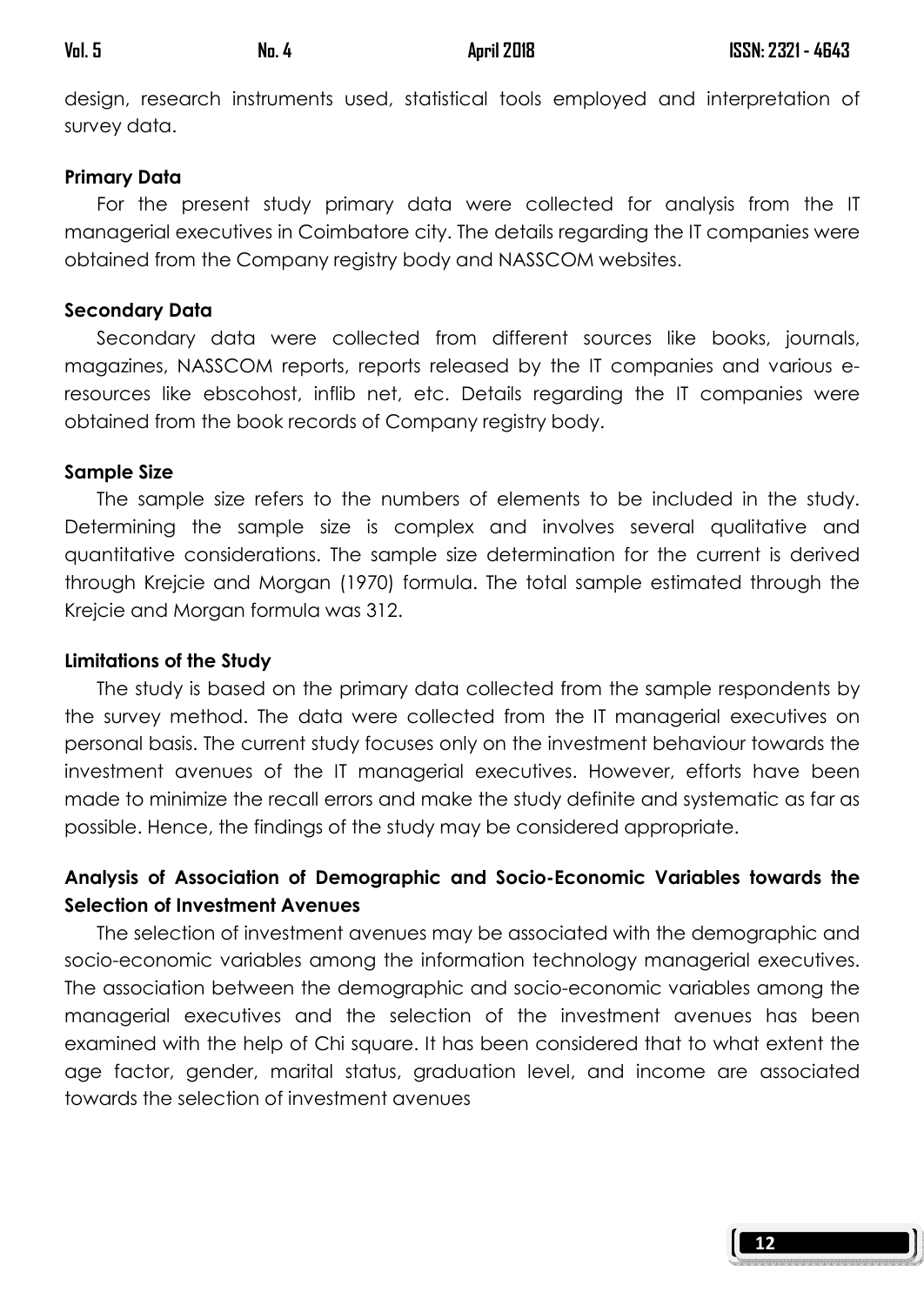### Hypothesis Framed

- H0: There exists no significant association between the demographic variables towards the selection of investment avenues.
- H<sub>1</sub>: There exists a significant association between the demographic variables towards the selection of investment avenues.

### (a) Association of Age and Gender towards the Selection of Investment Avenues

The following Table 1 shows the level of association between the age and gender towards the selection of various investment avenues.

| Demographic   | Investment<br>avenues among        | <b>Categories in</b> |                    | <b>Choices of</b> |                  | Significant |                 |
|---------------|------------------------------------|----------------------|--------------------|-------------------|------------------|-------------|-----------------|
| variables     |                                    | Demographic          | <b>Preferences</b> |                   |                  | value       | <b>Decision</b> |
|               | the respondents                    | variables            | Yes                | No                | Total            |             |                 |
|               |                                    | $<$ 30 year          | 164                | 22                | 186              |             |                 |
|               | Safety/Low Risk                    | 30 to 40 years       | 121                | 39                | 160              | .009        | S               |
|               | Avenues                            | >40 year             | 101                | 21                | 122              |             |                 |
|               |                                    | Total                | 386                | 82                | 468              |             |                 |
|               |                                    | $<$ 30 years         | 90                 | 117               | 186              |             |                 |
|               | Moderate Risk                      | 31 to 40 years       | 51                 | 109               | 160              | .000        | S               |
|               | Avenues                            | >41years             | 72                 | 50                | 122              |             |                 |
|               |                                    | Total                | 213                | 255               | 468              |             |                 |
|               |                                    | $<$ 30 years         | 69                 | $\overline{117}$  | 186              |             |                 |
| Age of the    | High Risk                          | 31 to 40 years       | 75                 | 85                | 160              | .000        | S               |
| respondents   | Avenues                            | $>4$ lyears          | $\overline{23}$    | 99                | 122              |             |                 |
|               |                                    | Total                | 167                | 301               | 468              |             |                 |
|               |                                    | $<$ 30 years         | 127                | 59                | 186              |             |                 |
|               | <b>Traditional Risk</b><br>Avenues | 31 to 40 years       | 97                 | 63                | 160              | .328        | NS              |
|               |                                    | $>4$ lyears          | 78                 | 44                | $\overline{122}$ |             |                 |
|               |                                    | <b>Total</b>         | 302                | 166               | 468              |             |                 |
|               |                                    | $<$ 30 years         | 103                | 83                | 186              |             | <b>NS</b>       |
|               | Emerging                           | 31 to 40 years       | 81                 | 79                | 160              | .508        |                 |
|               | Avenues                            | $>4$ lyears          | 60                 | 62                | 122              |             |                 |
|               |                                    | <b>Total</b>         | 244                | 224               | 468              |             |                 |
|               | Safety/Low Risk<br>Avenues         | Male                 | 218                | 34                | 252              |             | S               |
|               |                                    | Female               | 168                | 48                | 216              | 0.15        |                 |
|               |                                    | Total                | 386                | 82                | 468              |             |                 |
|               | Moderate Risk                      | Male                 | 129                | 123               | $\overline{252}$ |             |                 |
|               |                                    | Female               | 84                 | 132               | 216              | .009        | S               |
|               | Avenues                            | Total                | 213                | 255               | 468              |             |                 |
|               |                                    | Male                 | 90                 | 162               | 270              |             |                 |
| Gender of the | <b>High Risk</b>                   | Female               | 77                 | 139               | 198              | .533        | S               |
| respondents   | Avenues                            | Total                | 167                | 301               | 468              |             |                 |
|               |                                    | Male                 | 203                | 49                | 270              |             |                 |
|               | <b>Traditional Risk</b>            | Female               | 99                 | 117               | 198              | .000        | S               |
|               | Avenues                            | Total                | 302                | 166               | 468              |             |                 |
|               |                                    | Male                 | 166                | 86                | 270              |             |                 |
|               | Emerging                           | Female               | 78                 | 138               | 198              | .000        | S               |
|               | Avenues                            | Total                | 244                | 224               | 468              |             |                 |

#### Table 1 Association of Age and Marital Status towards the Selection of Investment Avenues

**Source:** Primary Data; \*S – Significant; NS – Not Significant

 From the Table 1 it shows that, the impact of selection of investment avenues towards the age among the information technology managerial executives, the variables which shows significant association in safety/low risk 0.009, moderate risk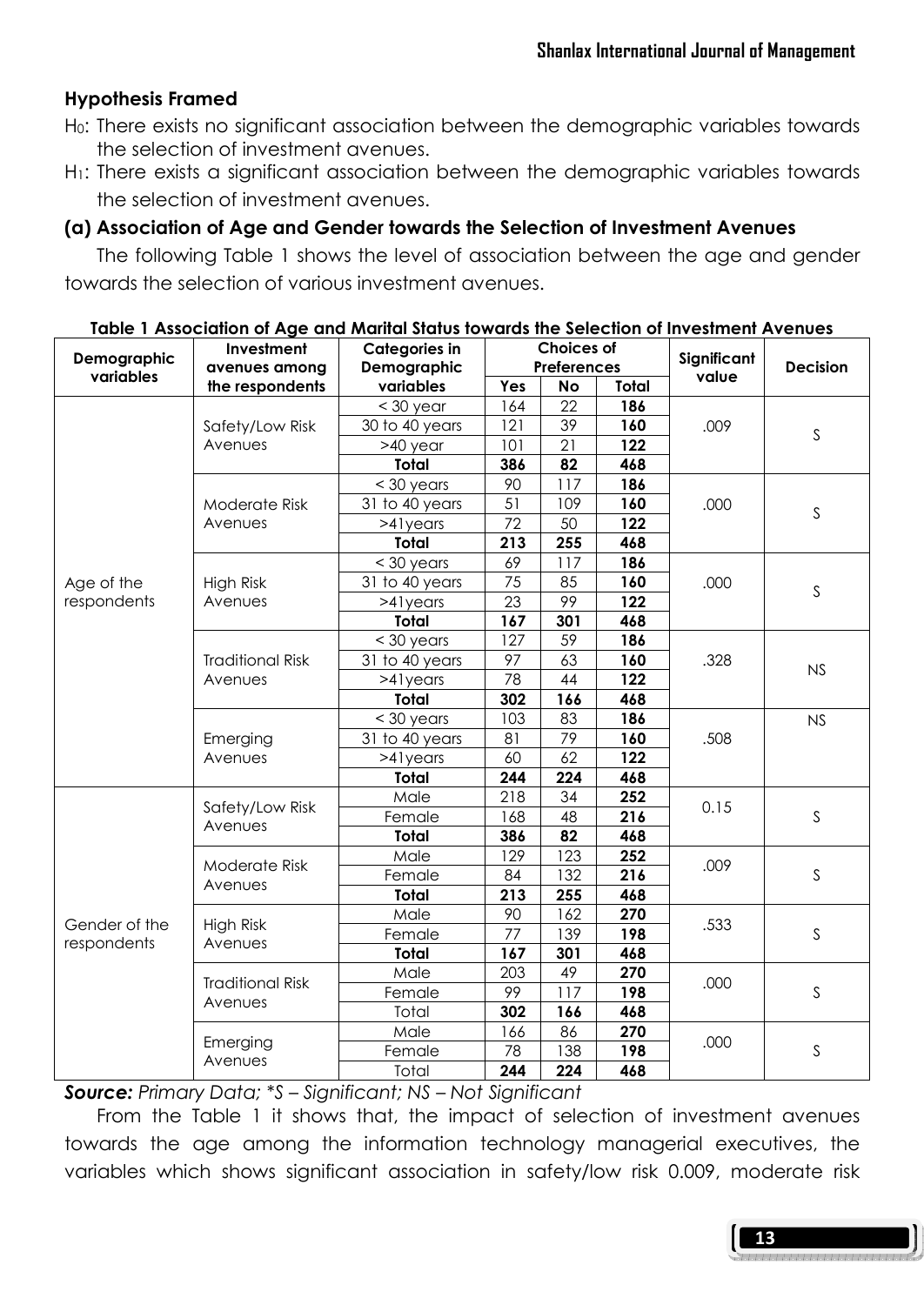0.000, high risk 0.000, since respective Pearson Chi-square statistics is less than five percent significance level. Hence the null hypothesis is rejected in the above-said cases. Regarding the traditional risk avenues 0.328 and emerging risk avenues 0.508 since respective Pearson Chi-square value is greater than five percent level significance so there exists no significant association among the selection of investment avenue. Hence the null hypothesis is accepted in the above-said cases. While comparing the impact of selection of investment avenues towards the gender among the respondents, which show a significant association in safety/low risk 0.015, moderate risk avenues 0.005, traditional risk avenues 0.000 and emerging risk avenues 0.000 since respective Pearson Chi-square statistics less than five percent significance level. Hence the null hypothesis is rejected. Regarding the high risk avenues 0.533 since respective Pearson Chi-square value is greater than five percent level significance so there exists no significant association among the selection of investment avenue. Hence the null hypothesis is accepted in the above-said cases.

# (b) Association of Marital Status and Graduation level towards the Selection of Investment Avenues

The following Table 2 shows the level of association between the marital status and graduation level towards the selection of various investment avenues.

| Demographic    | Investment<br>avenues              | <b>Categories in</b><br>Demographic |     | <b>Choices of</b><br><b>Preferences</b> |              | Significant<br>value | <b>Decision</b> |
|----------------|------------------------------------|-------------------------------------|-----|-----------------------------------------|--------------|----------------------|-----------------|
| variables      | among the<br>respondents           | variables                           | Yes | <b>No</b>                               | <b>Total</b> |                      |                 |
|                | Safety/Low                         | Single                              | 228 | 42                                      | 270          | .119                 |                 |
|                | <b>Risk Avenues</b>                | Married                             | 158 | 40                                      | 198          |                      | <b>NS</b>       |
|                |                                    | Total                               | 386 | 82                                      | 468          |                      |                 |
|                | Moderate Risk                      | Single                              | 115 | 155                                     | 270          |                      |                 |
|                | Avenues                            | Married                             | 98  | 100                                     | 198          | .083                 | <b>NS</b>       |
|                |                                    | <b>Total</b>                        | 213 | 255                                     | 468          |                      |                 |
| Marital Status | High Risk<br>Avenues               | Single                              | 110 | 160                                     | 270          | .005                 |                 |
| of the         |                                    | Married                             | 57  | 141                                     | 198          |                      | S               |
| respondents    |                                    | Total                               | 167 | 301                                     | 468          |                      |                 |
|                | <b>Traditional Risk</b><br>Avenues | Single                              | 177 | 93                                      | 270          | .328                 |                 |
|                |                                    | Married                             | 125 | 73                                      | 198          |                      | NS              |
|                |                                    | Total                               | 302 | 166                                     | 468          |                      |                 |
|                |                                    | Single                              | 146 | 124                                     | 270          |                      | <b>NS</b>       |
|                | Emerging                           | Married                             | 98  | 100                                     | 198          | .188                 |                 |
|                | Avenues                            | <b>Total</b>                        | 244 | 224                                     | 468          |                      |                 |
|                |                                    | Arts & Science                      | 164 | 36                                      | 200          |                      |                 |
| Graduation     | Safety/Low                         | Engineering                         | 212 | 45                                      | 257          | .751                 | <b>NS</b>       |
| Level of the   | <b>Risk Avenues</b>                | <b>Others</b>                       | 10  |                                         | 11           |                      |                 |
| respondents    |                                    | Total                               | 386 | 82                                      | 468          |                      |                 |
|                | Moderate Risk                      | Arts & Science                      | 113 | 87                                      | 200          | .000                 | S               |

Table 2 Association of Marital Status and Graduation Level towards the Selection of Investment Avenues

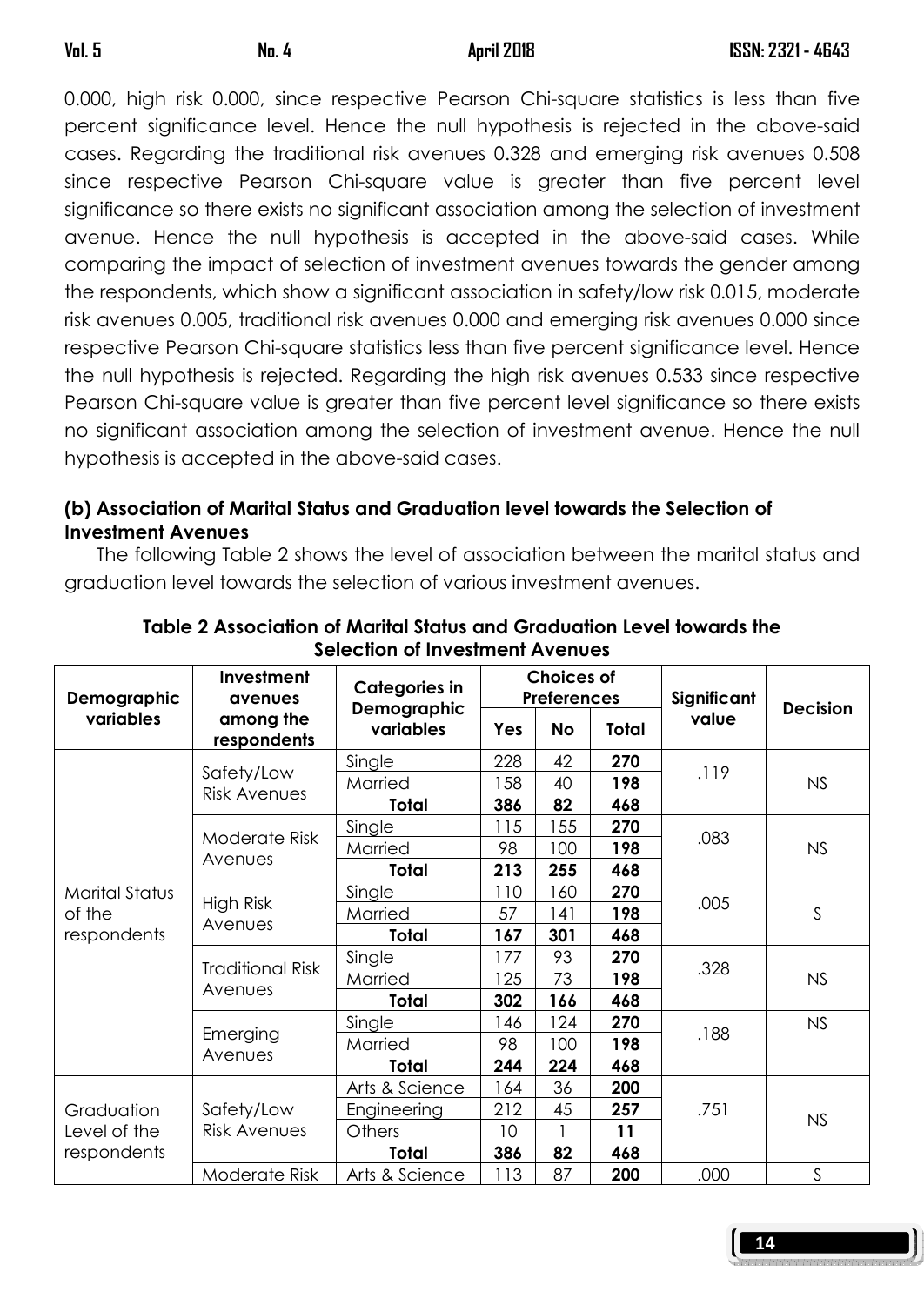|  | Avenues                 | Engineering    | 97  | 60  | 257 |      |           |
|--|-------------------------|----------------|-----|-----|-----|------|-----------|
|  |                         | <b>Others</b>  | 3   | 8   | 11  |      |           |
|  |                         | <b>Total</b>   | 213 | 255 | 468 |      |           |
|  |                         | Arts & Science | 59  | 141 | 200 |      |           |
|  | High Risk               | Engineering    | 104 | 53  | 257 | .052 |           |
|  | Avenues                 | Others         | 4   | 7   | 11  |      | NS        |
|  |                         | Total          | 167 | 301 | 468 |      |           |
|  |                         | Arts & Science | 120 | 80  | 200 |      |           |
|  | <b>Traditional Risk</b> | Engineering    | 175 | 82  | 257 | .200 |           |
|  | Avenues                 | <b>Others</b>  | 7   | 4   | 11  |      | <b>NS</b> |
|  |                         | Total          | 302 | 166 | 468 |      |           |
|  |                         | Arts & Science | 90  | 110 | 200 |      |           |
|  | Emerging                | Engineering    | 149 | 108 | 257 | .020 |           |
|  | Avenues                 | Others         | 5   | 6   | 11  |      | S         |
|  |                         | Total          | 244 | 224 | 468 |      |           |

Source: Primary Data; \*S - Significant; NS - Not Significant

 From the Table 2, it can be interfered that, When considering the impact of selection of investment avenues towards the marital status among the respondents, the variables show a significance association in high risk avenues 0.005 since respective Pearson Chi-square statistics less than five percent significant level. Hence the null hypothesis is rejected. Similarly safety/low risk 0.119, moderate risk 0.083, traditional risk 0.328 and emerging risk avenues 0.188 there exists no significance association among the selection of investment avenues. Since the Pearson Chi-square statistics value is greater than five percent significant level. Hence the null hypothesis is accepted. The impact of selection of investment avenues towards the graduation level among the respondents, show a significance association in moderate risk 0.000 and emerging risk avenues 0.020 among the investment avenues since respective Pearson Chi-square statistics is less than five percent significant level. Hence the null hypothesis is rejected. Meanwhile safety/low risk 0.751, high risk 0.052 and traditional risk 0.20 the variables show no significant association among the selection of investment avenues. Hence the null hypothesis is accepted.

## (c) Association of income level towards the Selection of Investment Avenues

The following Table 3 shows the level of association between the income levels towards the selection of various investment avenues.

| ,,,,,,,,,,,,,,,,,,,,,,,,,,,,,,,,,,,, |                             |                                     |                                         |    |       |             |                 |  |
|--------------------------------------|-----------------------------|-------------------------------------|-----------------------------------------|----|-------|-------------|-----------------|--|
| Demographic<br>variables             | Investment<br>avenues among | Categories in<br><b>Demographic</b> | <b>Choices of</b><br><b>Preferences</b> |    |       | Significant | <b>Decision</b> |  |
|                                      | the respondents             | variables                           | Yes                                     | No | Total | value       |                 |  |
|                                      | Safety/Low Risk<br>Avenues  | Less than 5 Lakhs                   | 43                                      | 39 | 182   | .033        | S               |  |
|                                      |                             | 5.1 to 10 Lakhs                     | 109                                     | 28 | 137   |             |                 |  |
| Income Level of                      |                             | 10.1 to 15 Lakhs                    | 08                                      | 11 | 119   |             |                 |  |
| the respondents                      |                             | Greater than<br>15.1 Lakhs          | 26                                      | 4  | 30    |             |                 |  |
|                                      |                             | Total                               | 386                                     | 82 | 468   |             |                 |  |
|                                      | Moderate Risk               | Less than 5 Lakhs                   | 72                                      | 10 | 182   | .000        |                 |  |

Table 3 Association of Marital Status and Graduation Level towards the Selection of Investment Avenues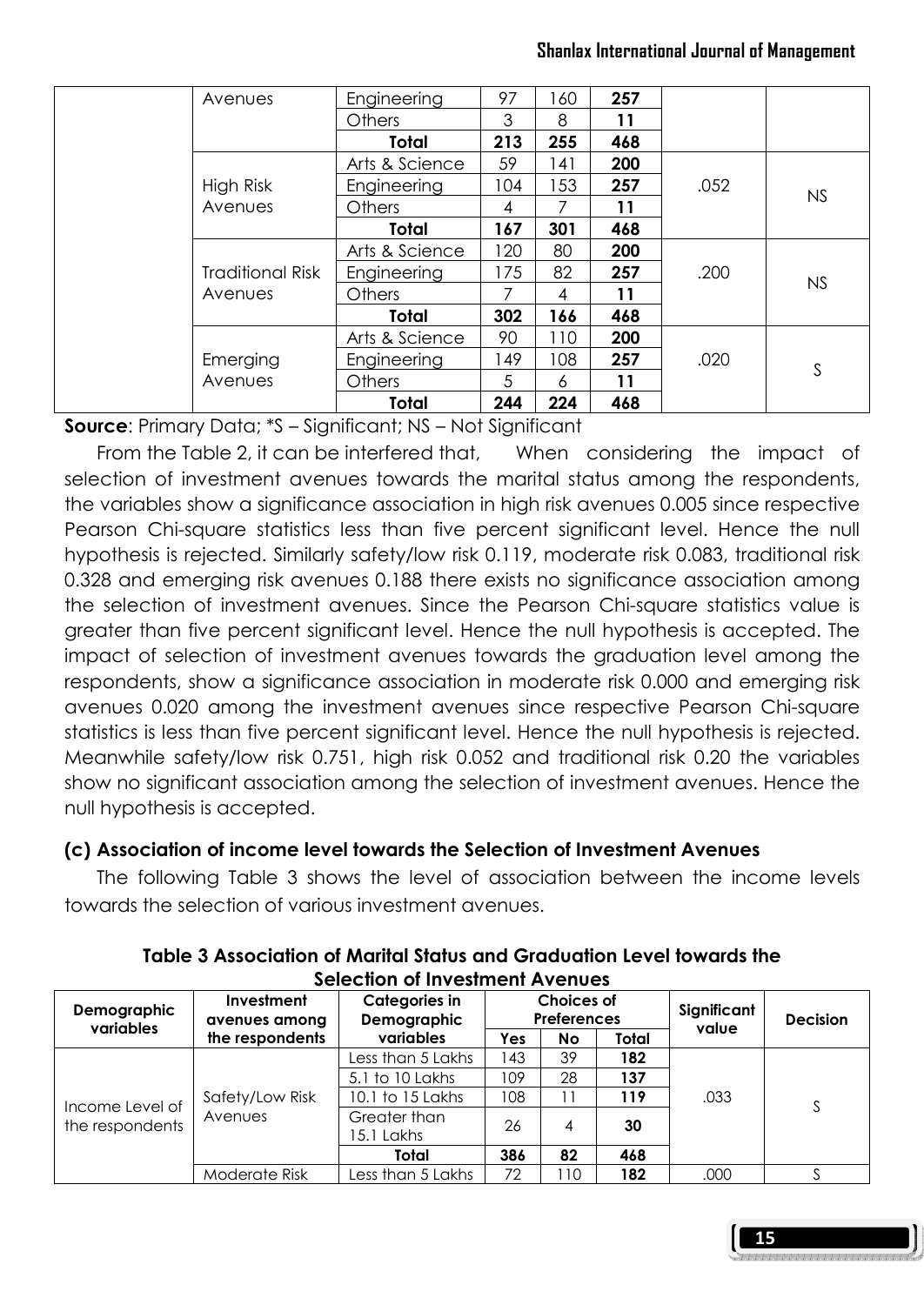|  | Avenues                            | 5.1 to 10 Lakhs            | 45              | 92              | 137 |      |   |
|--|------------------------------------|----------------------------|-----------------|-----------------|-----|------|---|
|  |                                    | 10.1 to 15 Lakhs           | 71              | 48              | 119 |      |   |
|  |                                    | Greater than<br>15.1 Lakhs | 25              | 5               | 30  |      |   |
|  |                                    | Total                      | 213             | 255             | 468 |      |   |
|  |                                    | Less than 5 Lakhs          | 60              | 122             | 182 |      |   |
|  |                                    | 5.1 to 10 Lakhs            | 46              | 91              | 137 |      |   |
|  | High Risk                          | 10.1 to 15 Lakhs           | 59              | 60              | 119 | .000 | S |
|  | Avenues                            | Greater than               |                 | 28              |     |      |   |
|  |                                    | 15.1 Lakhs                 | $\overline{2}$  |                 | 30  |      |   |
|  |                                    | Total                      | 167             | 301             | 468 |      |   |
|  | <b>Traditional Risk</b><br>Avenues | Less than 5 Lakhs          | 91              | 91              | 182 |      |   |
|  |                                    | 5.1 to 10 Lakhs            | 87              | 50              | 137 |      |   |
|  |                                    | 10.1 to 15 Lakhs           | 104             | 15              | 119 | .000 | S |
|  |                                    | Greater than<br>15.1 Lakhs | 20              | 10 <sup>°</sup> | 30  |      |   |
|  |                                    | Total                      | 302             | 166             | 468 |      |   |
|  | Emerging<br>Avenues                | Less than 5 Lakhs          | 69              | 113             | 182 |      |   |
|  |                                    | 5.1 to 10 Lakhs            | 74              | 63              | 137 |      |   |
|  |                                    | 10.1 to 15 Lakhs           | 90              | 29              | 119 | .000 |   |
|  |                                    | Greater than               |                 |                 |     |      | S |
|  |                                    | 15.1 Lakhs                 | $\overline{11}$ | 19              | 30  |      |   |
|  |                                    | Total                      | 244             | 224             | 468 |      |   |

Source: Primary Data; \*S – Significant; NS – Not Significant

 From the Table 3, it can be interfered that, Regarding to the impact of selection of investment avenues towards the income level among the respondents, the variables which are significantly associated with investment avenues are safety/low risk 0.033, high risk 0.000, moderate risk 0.000, traditional risk 0.000 and emerging risk avenues 0.000 among the investment avenues. Since respective Pearson Chi-square is greater at five percent level, there exists no significant association between the variables. Hence the null hypothesis is rejected.

# Summary of Findings

- The importance of impact level of gender towards the investment awareness level among the information technology managerial executives shows there exists no significant difference between the gender of the information technology managerial executives and the awareness level in investment.
- When considering the impact level of gender towards the investment knowledge level among the information technology managerial executives shows there exists no significant difference between the gender of the information technology managerial executives and the knowledge level in investment.
- When comparing the gender of the respondents towards the investment risk attitudes among the information technology managerial executives which shows that there exists no significant difference between the gender of the information technology managerial executives and the risk attitude level of investment.
- The impact level of gender towards the investment decision making among the information technology managerial executives, shows there exists a significant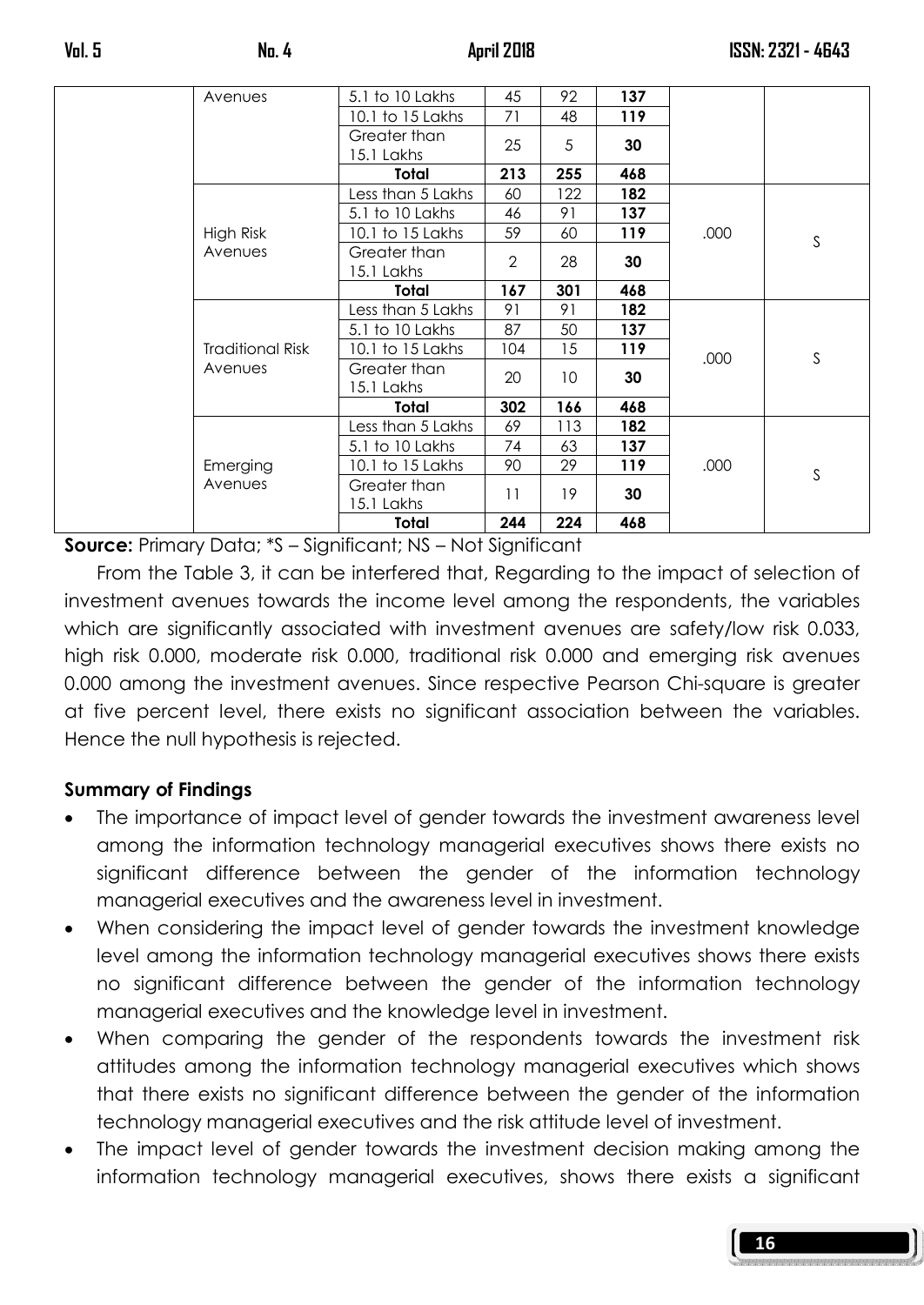difference between the gender of the information technology managerial executives and the investment decision making style.

• The importance of the impact level of gender towards the perception of loss and profit among the information technology professional shows that there exists a significant difference between the gender of the information technology managerial executives perception towards their loss and similarly there exists no significant difference between the gender of the information technology managerial executives perception towards profit.

### **Conclusion**

 The men and women managerial executives among the information technology companies rely more on their awareness level, knowledge level, choices level, decision-making style, risk attitude level, investment activities and the investment problems. The rate of impact on the investment behaviour among the men is higher than that of women managerial executives in the information technology companies. The rate of implementation various methods to evaluate the various investment avenues are equal when compared to men and women managerial executives.

#### References

- 1. Benartz, S. and R. H. Thaler, (2001), "Naire Diversification Strategies in Retirement Saving Plan", American Economic Review, 91 (1), pp. 79-98.
- 2. Odea,. T., (1998), "Are investors reluctant to realize their loses?" The Journal of Finance, 53(5), pp. 1775-1798.
- 3. Odean, T., (1999), "Do investors trade too much?", American Economic Review, 89(2), pp. 1279-1298.
- 4. Baker, B.M. and Odean, T., (2000), "Trading is Hazardous to your Health: The Common stock investment performance of individual investors", The Journal of Finance, 55(2), pp. 773-806.
- 5. Grinbalatt, M. and M. Keloharaja (2001), "What makes investors trade?", The Journal of Finance, 56(2), pp. 589-616.
- 6. Kamasramer, and M.D. Levi, (2003), "Winter Blues: A SAD Stock market cycle", American Economic Review, 93(2), pp. 324-423.
- 7. Kahneman, D. and A. Tversky (1973), "On the psychology of redaction", Psychological Review, 80(4), pp. 237-251
- 8. Machina, M. (1982), "Expected utility analysis without the independent Axiom", Econometrica, 50(1), pp. 277-365.
- 9. Conlisk, J., (1996), "Why bounded rationality", Journal of Economic Literature, 34(2), pp. 669-700.
- 10. Gabaix, X and D. Laibson, (2000), "A Boundedly Rational decision Algorithm", American Economic Review, 90(3), pp. 433-438.